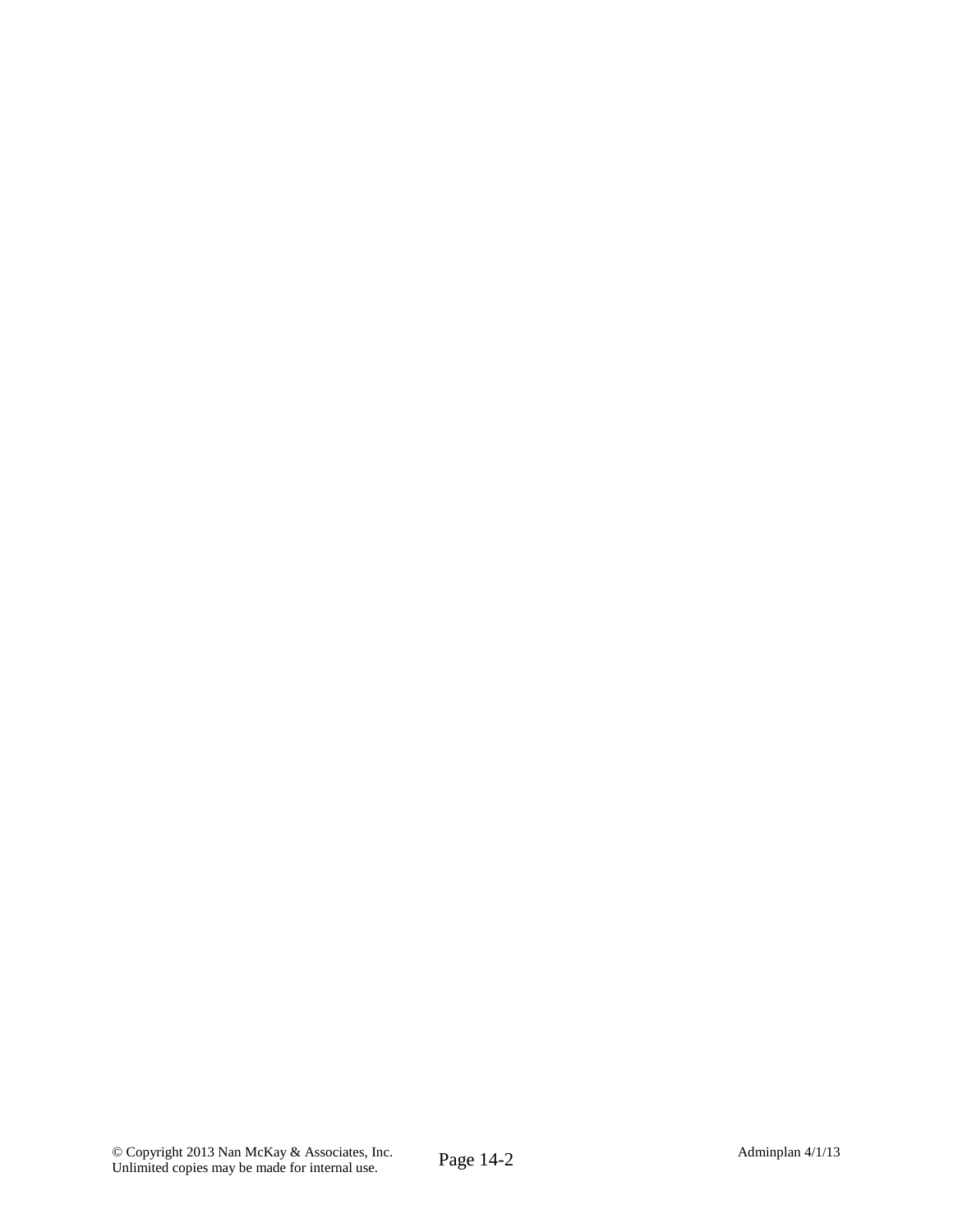## **PART I: PREVENTING, DETECTING, AND INVESTIGATING ERRORS AND PROGRAM ABUSE**

# **14-I.A. PREVENTING ERRORS AND PROGRAM ABUSE**

HUD created the Enterprise Income Verification (EIV) system to provide PHAs with a powerful tool for preventing errors and detecting program abuse. PHAs are required to use the EIV system in its entirety in accordance with HUD administrative guidance [24 CFR 5.233]. PHAs are further required to:

- Provide applicants and participants with form HUD-52675, "Debts Owed to PHAs and Terminations"
- Require all adult members of an applicant or participant family to acknowledge receipt of form HUD-52675 by signing a copy of the form for retention in the family file

#### PHA Policy

To ensure that the PHA's HCV program is administered according to the highest ethical and legal standards, the PHA will employ a variety of techniques to ensure that both errors and intentional program abuse are rare.

The PHA will discuss program compliance and integrity issues during the voucher briefing sessions described in Chapter 5.

The PHA will provide each applicant and participant with a copy of "Is Fraud Worth It?" (form HUD-1141-OIG), which explains the types of actions a family must avoid and the penalties for program abuse.

The PHA will provide each applicant and participant with a copy of "What You Should Know about EIV," a guide to the Enterprise Income Verification (EIV) system published by HUD as an attachment to Notice PIH 2010-19. In addition, the PHA will require the head of each household to acknowledge receipt of the guide by signing a copy for retention in the family file.

The PHA will place a warning statement about the penalties for fraud (as described in 18 U.S.C. 1001 and 1010) on key PHA forms and form letters that request information from a family or owner.

PHA staff will be required to review and explain the contents of all HUD- and PHA-required forms prior to requesting family member signatures.

At every regular reexamination, PHA staff will explain any changes in HUD regulations or PHA policy that affect program participants.

The PHA will require first-time owners (or their agents) to participate in a briefing session on HAP contract requirements.

The PHA will provide owners with ongoing information about the program, with an emphasis on actions and situations to avoid.

The PHA will provide each PHA employee with the necessary training on program rules and the organization's standards of conduct and ethics.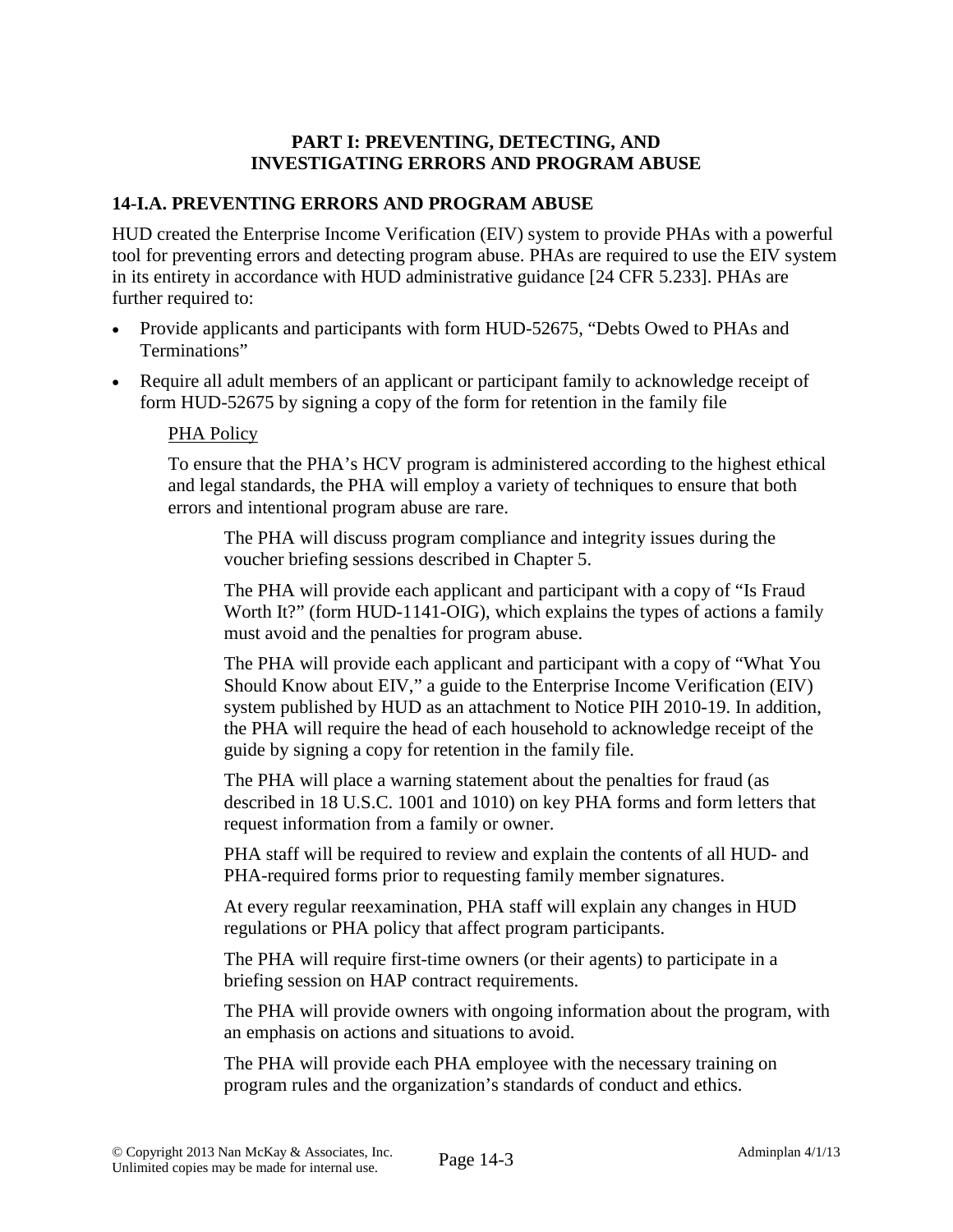For purposes of this chapter the term *error* refers to an unintentional error or omission. *Program abuse or fraud* refers to a single act or pattern of actions that constitute a false statement, omission, or concealment of a substantial fact, made with the intent to deceive or mislead.

# **14-I.B. DETECTING ERRORS AND PROGRAM ABUSE**

In addition to taking steps to prevent errors and program abuse, the PHA will use a variety of activities to detect errors and program abuse.

# **Quality Control and Analysis of Data**

Under the Section 8 Management Assessment Program (SEMAP), HUD requires the PHA to review a random sample of tenant records annually to determine if the records conform to program requirements and to conduct quality control inspections of a sample of units to ensure HQS compliance [24 CFR, Part 985]. (See Chapter 16 for additional information about SEMAP requirements).

## PHA Policy

In addition to the SEMAP quality control requirements, the PHA will employ a variety of methods to detect errors and program abuse.

The PHA routinely will use HUD and other non-HUD sources of up-front income verification. This includes The Work Number and any other private or public databases available to the PHA.

At each annual reexamination, current information provided by the family will be compared to information provided at the last annual reexamination to identify inconsistencies and incomplete information.

# **Independent Audits and HUD Monitoring**

OMB Circular A-133 requires all PHAs that expend \$500,000 or more in federal awards annually to have an independent audit (IPA). In addition, HUD conducts periodic on-site and automated monitoring of PHA activities and notifies the PHA of errors and potential cases of program abuse.

#### PHA Policy

The PHA will use the results reported in any IPA or HUD monitoring reports to identify potential program abuses as well as to assess the effectiveness of the PHA's error detection and abuse prevention efforts.

#### **Individual Reporting of Possible Errors and Program Abuse**

#### PHA Policy

The PHA will encourage staff, program participants, and the public to report possible program abuse.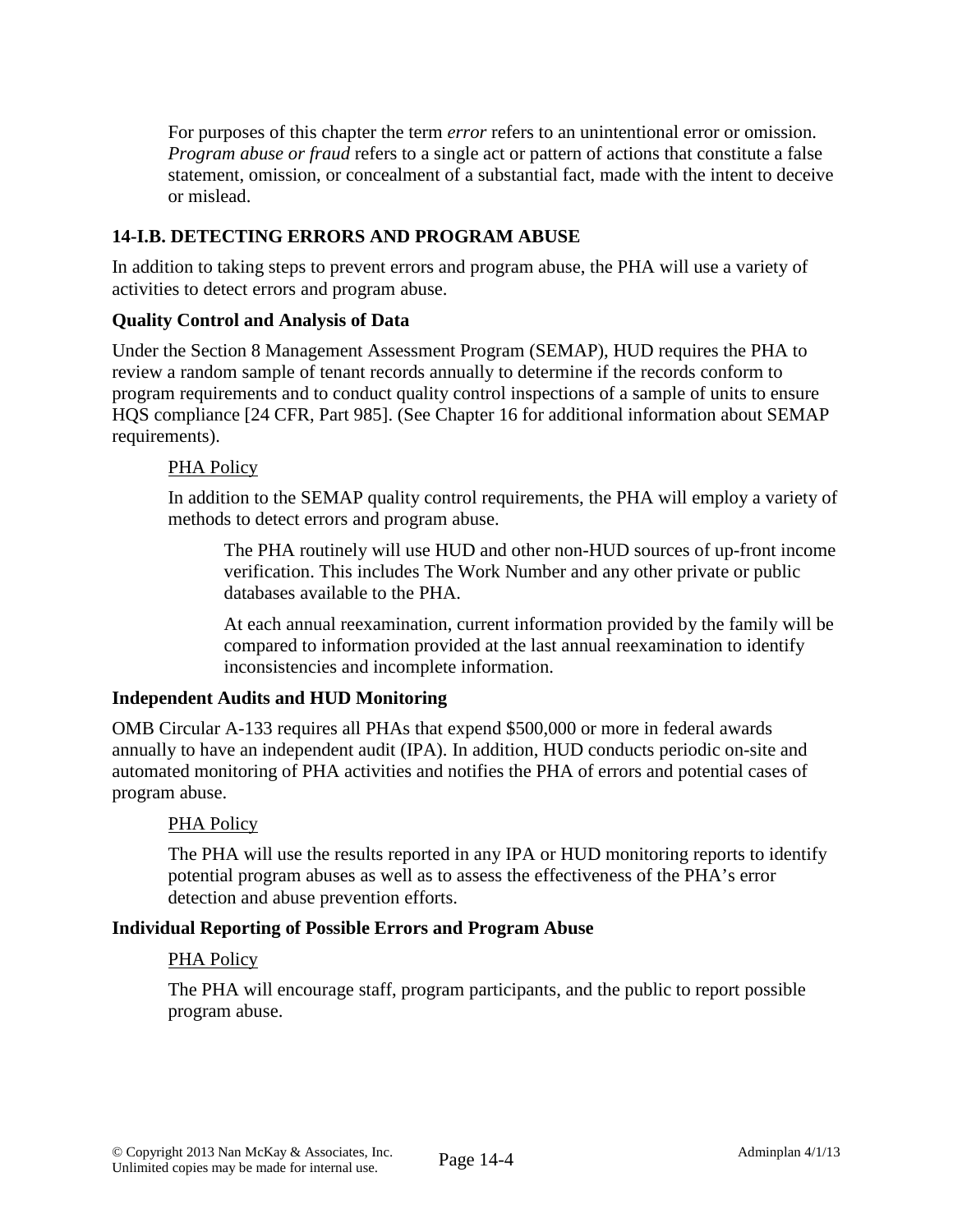# **14-I.C. INVESTIGATING ERRORS AND PROGRAM ABUSE**

## **When the PHA Will Investigate**

#### PHA Policy

The PHA will review all referrals, specific allegations, complaints, and tips from any source including other agencies, companies, and individuals, to determine if they warrant investigation. In order for the PHA to investigate, the allegation must contain at least one independently verifiable item of information, such as the name of an employer or the name of an unauthorized household member.

The PHA will investigate when inconsistent or contradictory information is detected through file reviews and the verification process.

#### **Consent to Release of Information [24 CFR 982.516]**

The PHA may investigate possible instances of error or abuse using all available PHA and public records. If necessary, the PHA will require HCV families to sign consent forms for the release of additional information.

#### **Analysis and Findings**

#### PHA Policy

The PHA will base its evaluation on a preponderance of the evidence collected during its investigation.

*Preponderance of the evidence* is defined as evidence which is of greater weight or more convincing than the evidence which is offered in opposition to it; that is, evidence that as a whole shows that the fact sought to be proved is more probable than not. Preponderance of evidence may not be determined by the number of witnesses, but by the greater weight of all evidence.

For each investigation the PHA will determine (1) whether an error or program abuse has occurred, (2) whether any amount of money is owed the PHA, and (3) what corrective measures or penalties will be assessed.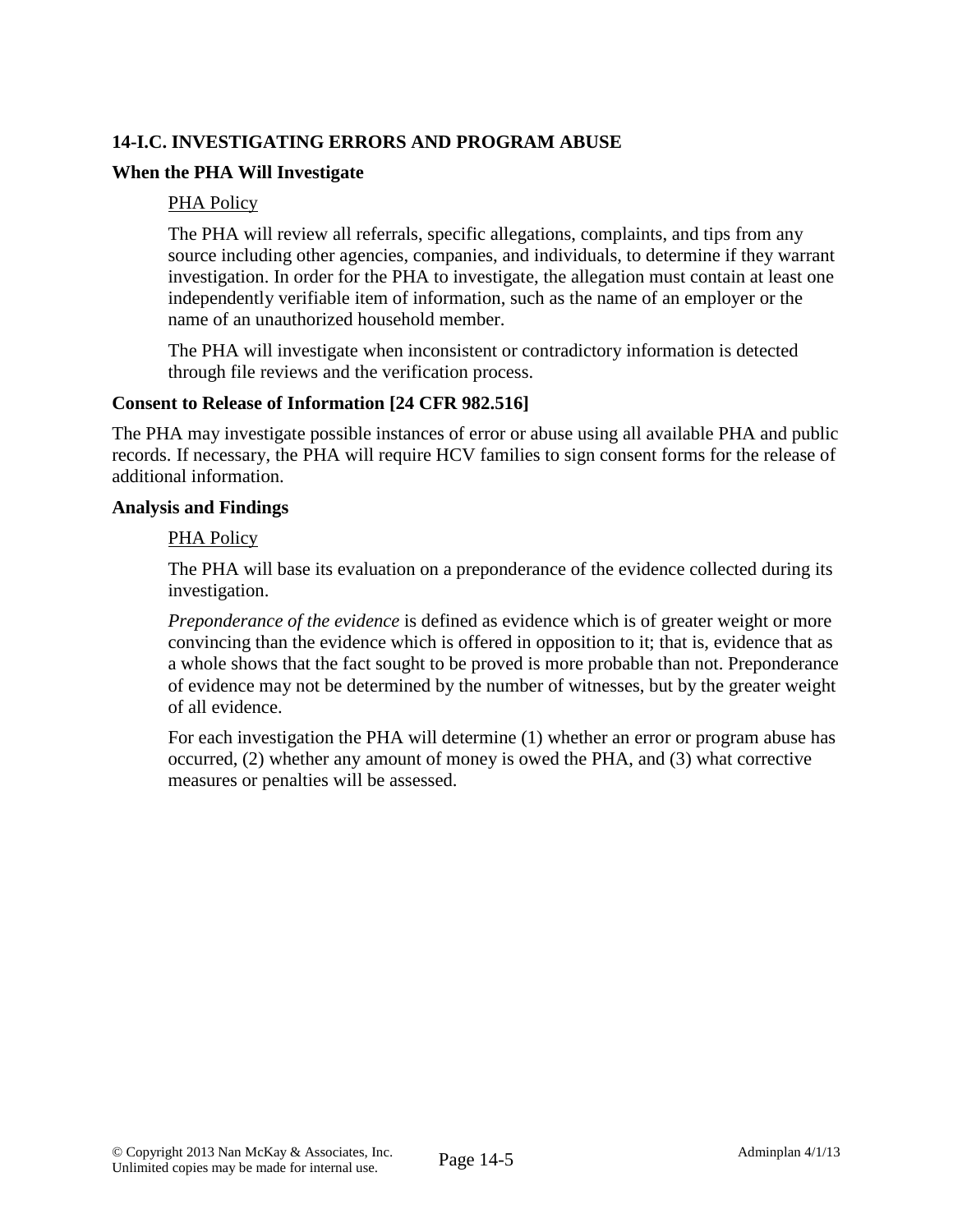# **Consideration of Remedies**

All errors and instances of program abuse must be corrected prospectively. Whether the PHA will enforce other corrective actions and penalties depends upon the nature of the error or program abuse.

## PHA Policy

In the case of family-caused errors or program abuse, the PHA will take into consideration (1) the seriousness of the offense and the extent of participation or culpability of individual family members, (2) any special circumstances surrounding the case, (3) any mitigating circumstances related to the disability of a family member, (4) the effects of a particular remedy on family members who were not involved in the offense.

In the case of owner-caused errors or program abuse, the PHA will take into consideration (1) the seriousness of the offense, (2) the length of time since the violation has occurred, and (3) the effects of a particular remedy on family members who were not involved in the offense.

### **Notice and Appeals**

## PHA Policy

The PHA will inform the relevant party in writing of its findings and remedies within 10 business days of the conclusion of the investigation. The notice will include (1) a description of the error or program abuse, (2) the basis on which the PHA determined the error or program abuses, (3) the remedies to be employed, and (4) the family's right to appeal the results through the informal review or hearing process, if applicable (see Chapter 16).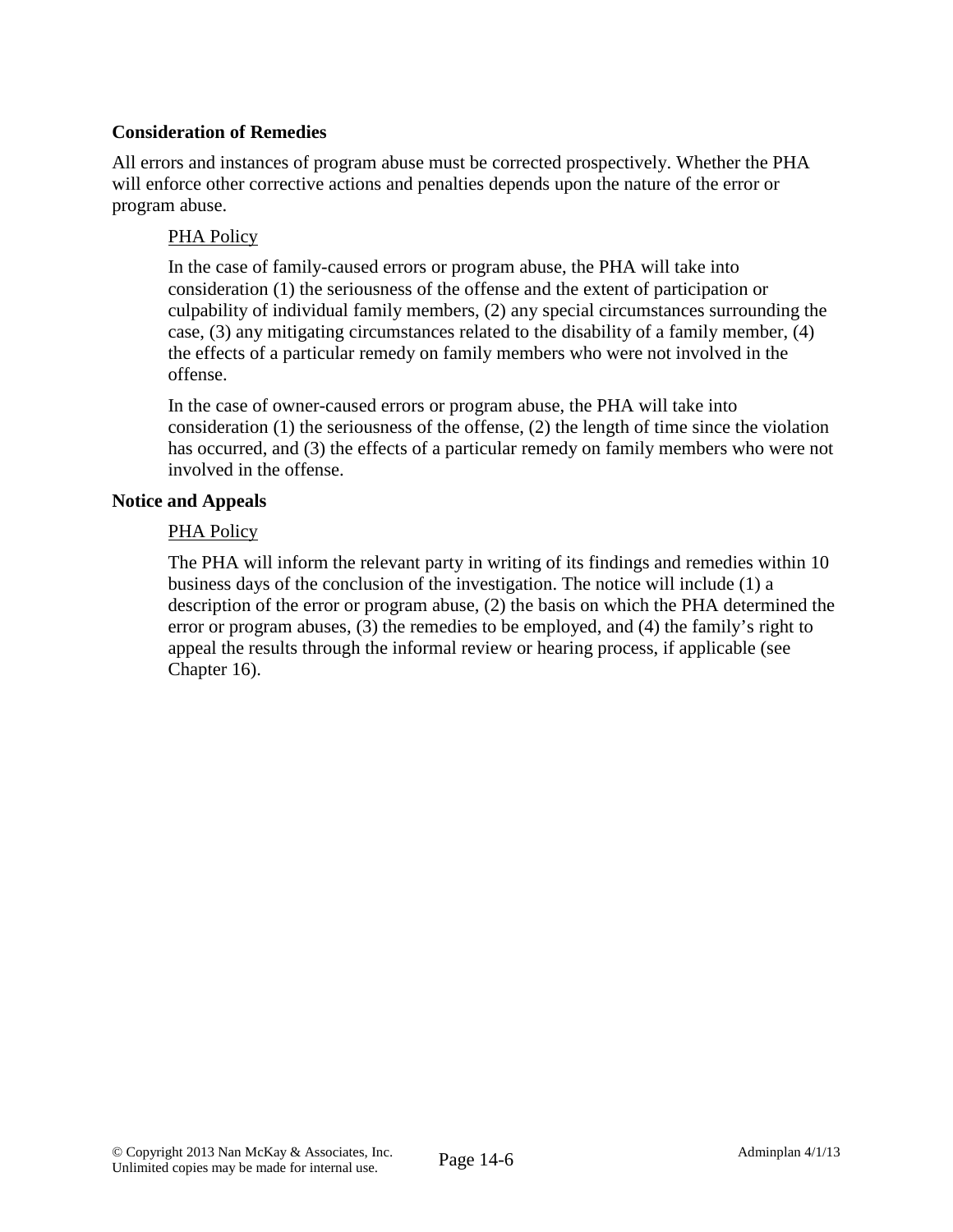# **PART II: CORRECTIVE MEASURES AND PENALTIES**

## **14-II.A. SUBSIDY UNDER- OR OVERPAYMENTS**

A subsidy under- or overpayment includes (1) an incorrect housing assistance payment to the owner, (2) an incorrect family share established for the family, and (3) an incorrect utility reimbursement to a family.

#### **Corrections**

Whether the incorrect subsidy determination is an overpayment or underpayment of subsidy, the PHA must promptly correct the HAP, family share, and any utility reimbursement prospectively.

#### PHA Policy

Increases in the family share will be implemented on the first of the month following a written 30-day notice.

Any decreases in family share will become effective the first of the month following the discovery of the error.

#### **Reimbursement**

Whether the family or owner is required to reimburse the PHA or the PHA is required to make retroactive subsidy payments to the owner or family depends upon which party is responsible for the incorrect subsidy payment and whether the action taken was an error or program abuse. Policies regarding reimbursement are discussed in the three sections that follow.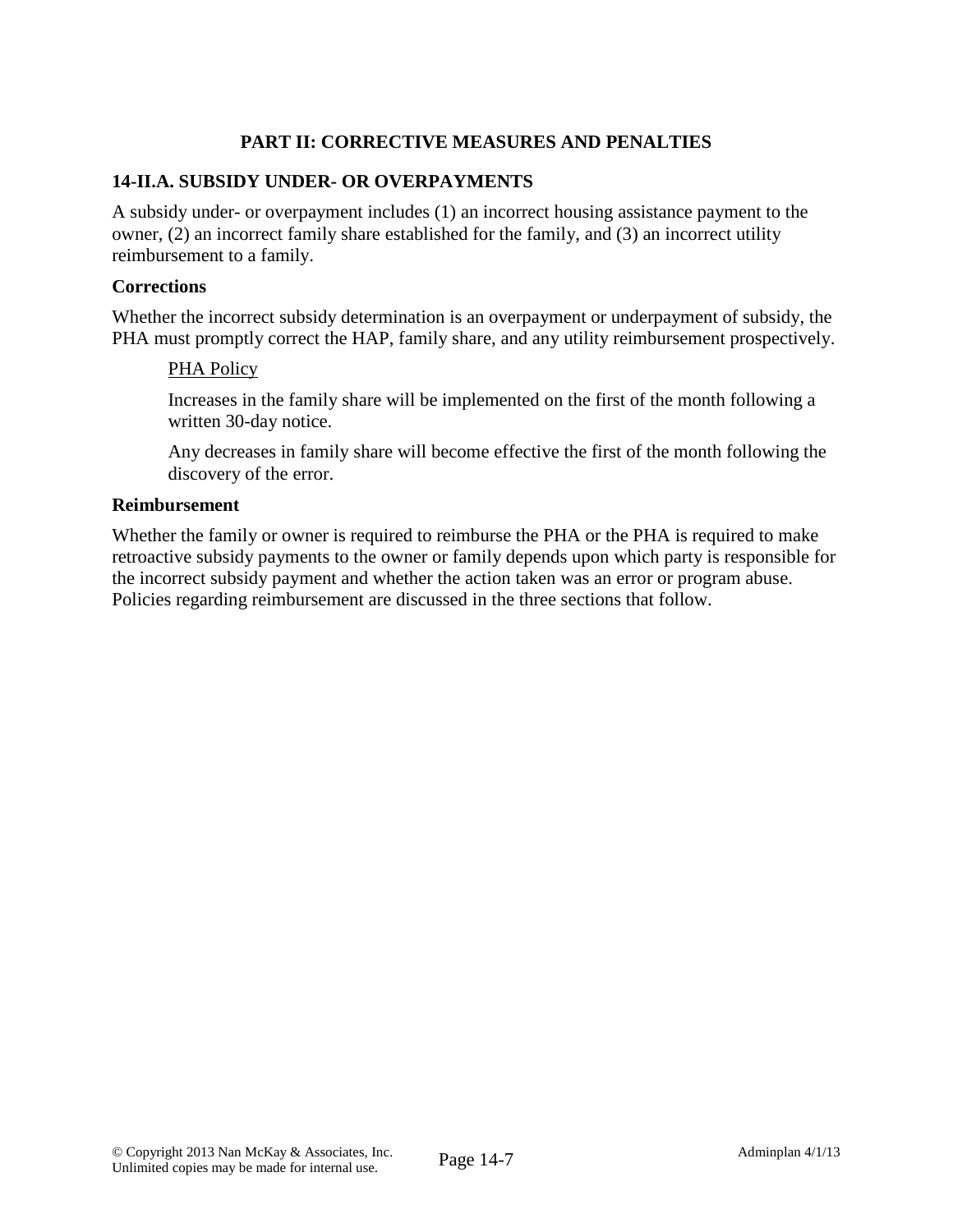# **14-II.B. FAMILY-CAUSED ERRORS AND PROGRAM ABUSE**

Family obligations and general administrative requirements for participating in the program are discussed throughout this plan. This section deals specifically with errors and program abuse by family members.

An incorrect subsidy determination caused by a family generally would be the result of incorrect reporting of family composition, income, assets, or expenses, but also would include instances in which the family knowingly allows the PHA to use incorrect information provided by a third party.

# **Family Reimbursement to PHA [HCV GB pp. 22-12 to 22-13]**

## PHA Policy

In the case of family-caused errors or program abuse, the family will be required to repay any excess subsidy received. The PHA may, but is not required to, offer the family a repayment agreement in accordance with Chapter 16. If the family fails to repay the excess subsidy, the PHA will terminate the family's assistance in accordance with the policies in Chapter 12.

# **PHA Reimbursement to Family [HCV GB p. 22-12]**

## PHA Policy

The PHA will not reimburse the family for any underpayment of assistance when the underpayment clearly is caused by the family.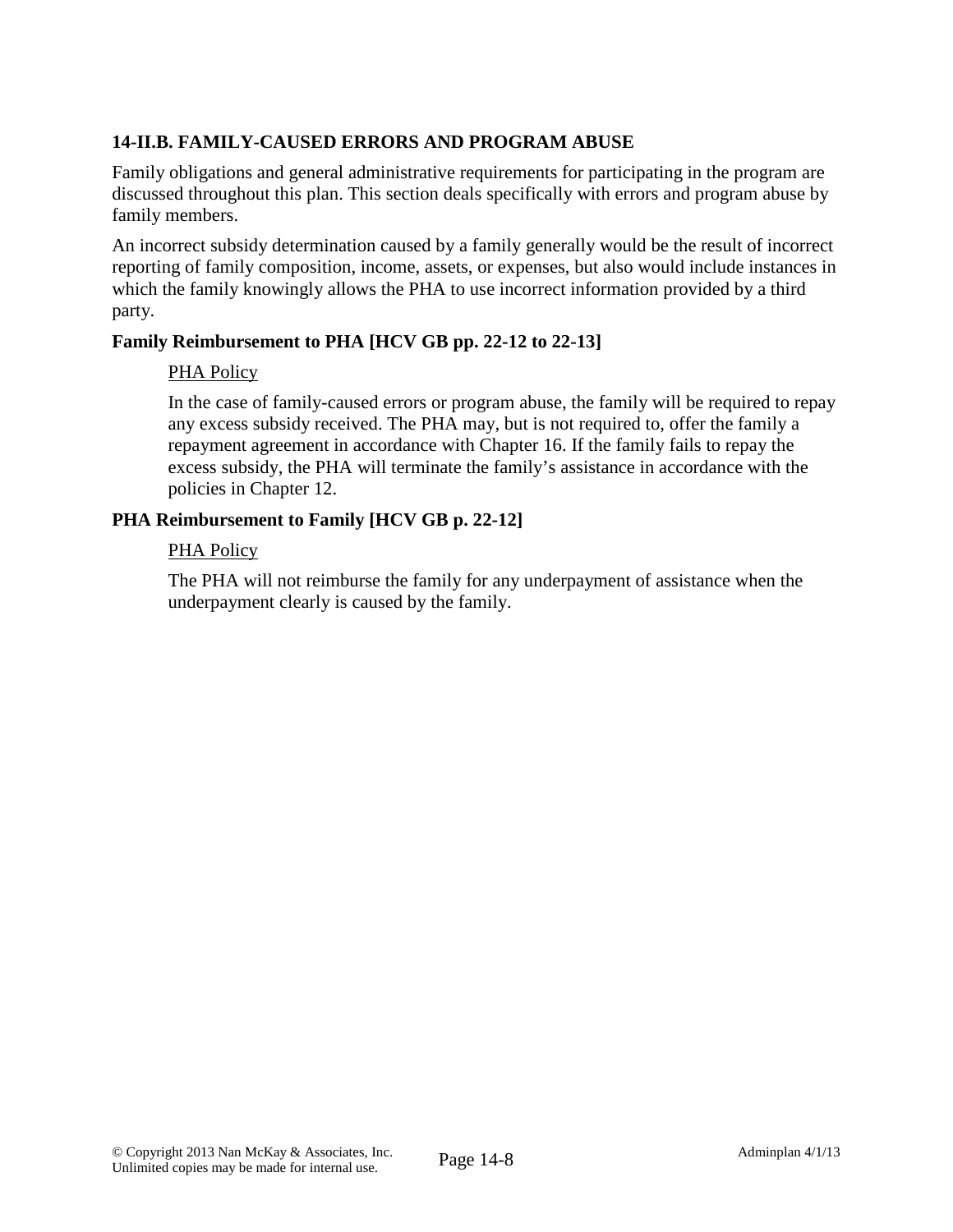# **Prohibited Actions**

An applicant or participant in the HCV program must not knowingly:

- Make a false statement to the PHA [Title 18 U.S.C. Section 1001].
- Commit fraud, bribery, or any other corrupt or criminal act in connection with any federal housing program  $[24 \text{ CFR } 982.552(c)(iv)].$

#### PHA Policy

Any of the following will be considered evidence of family program abuse:

Payment to the owner in excess of amounts authorized by the PHA for rent, security deposit, and additional services

Offering bribes or illegal gratuities to the PHA Board of Commissioners, employees, contractors, or other PHA representatives

Offering payments or other incentives to the owner or a third party as an inducement for the third party to make false or misleading statements to the PHA on the family's behalf

Use of a false name or the use of falsified, forged, or altered documents

Intentional misreporting of family information or circumstances (e.g. income, family composition)

Omitted facts that were obviously known by a family member (e.g., not reporting employment income)

Admission of program abuse by an adult family member

The PHA may determine other actions to be program abuse based upon a preponderance of the evidence, as defined earlier in this chapter.

#### **Penalties for Program Abuse**

In the case of program abuse caused by a family the PHA may, at its discretion, impose any of the following remedies.

- The PHA may require the family to repay excess subsidy amounts paid by the PHA, as described earlier in this section.
- The PHA may require, as a condition of receiving or continuing assistance, that a culpable family member not reside in the unit. See policies in Chapter 3 (for applicants) and Chapter 12 (for participants).
- The PHA may deny or terminate the family's assistance following the policies set forth in Chapter 3 and Chapter 12 respectively.
- The PHA may refer the family for state or federal criminal prosecution as described in section 14-II.E.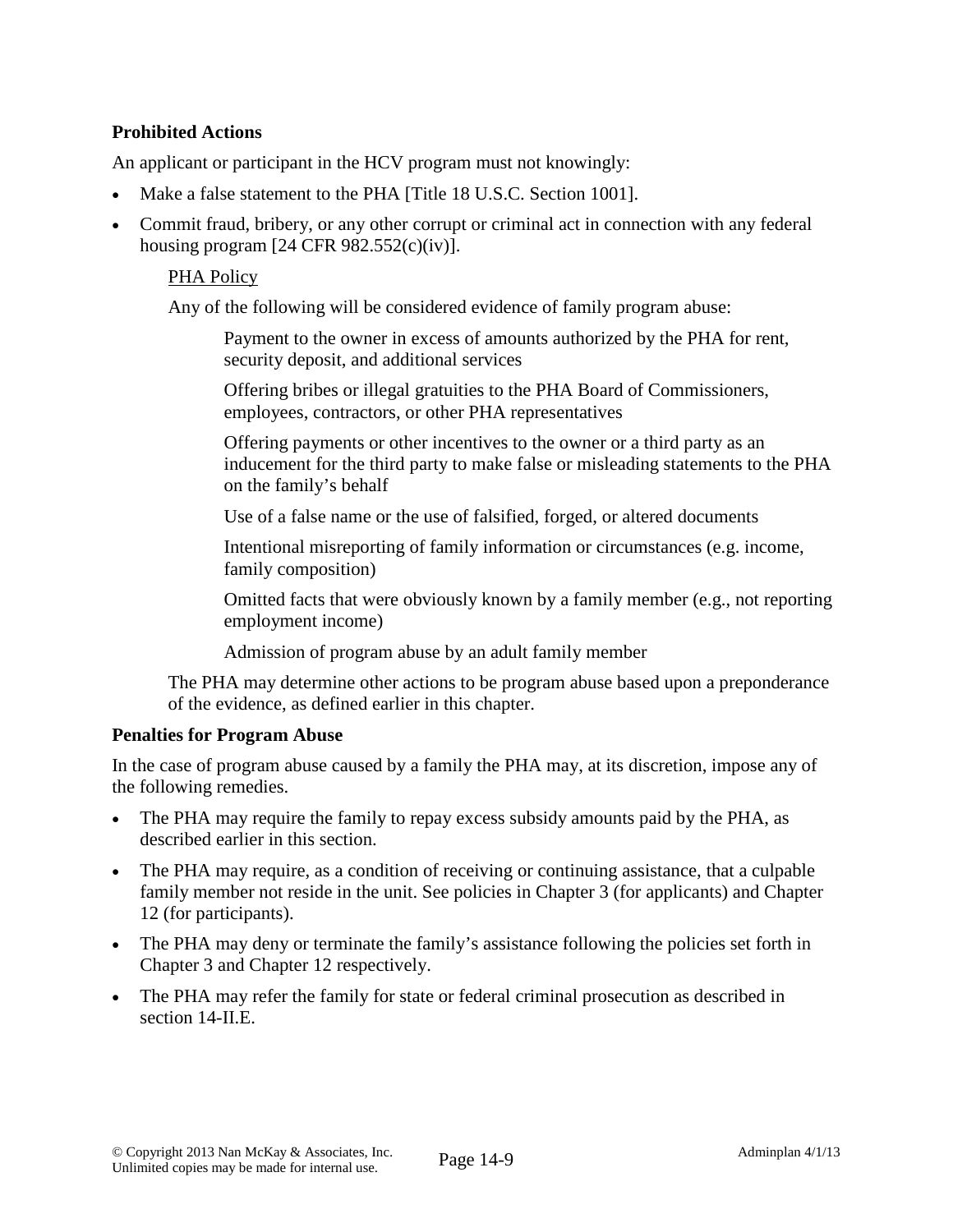# **14-II.C. OWNER-CAUSED ERROR OR PROGRAM ABUSE**

Owner requirements that are part of the regular process of offering, leasing, and maintaining a unit (e.g., HQS compliance, fair housing) are addressed in the appropriate chapters of this plan. This section focuses on errors and program abuse by owners.

An incorrect subsidy determination caused by an owner generally would be the result of an incorrect owner statement about the characteristics of the assisted unit (e.g., the number of bedrooms, which utilities are paid by the family). It also includes accepting duplicate housing assistance payments for the same unit in the same month, or after a family no longer resides in the unit.

#### **Owner Reimbursement to the PHA**

In all cases of overpayment of subsidy caused by the owner, the owner must repay to the PHA any excess subsidy received. The PHA may recover overpaid amounts by withholding housing assistance payments due for subsequent months, or if the debt is large, the PHA may allow the owner to pay in installments over a period of time [HCV GB p. 22-13].

#### PHA Policy

In cases where the owner has received excess subsidy, the PHA will require the owner to repay the amount owed in accordance with the policies in Section 16-IV.B.

#### **Prohibited Owner Actions**

An owner participating in the HCV program must not:

- Make any false statement to the PHA [Title 18 U.S.C. Section 1001].
- Commit fraud, bribery, or any other corrupt or criminal act in connection with any federal housing program  $[24 \text{ CFR } 982.453(a)(3)]$  including:

#### PHA Policy

Any of the following will be considered evidence of owner program abuse:

Charging the family rent above or below the amount specified by the PHA

Charging a security deposit other than that specified in the family's lease

Charging the family for services that are provided to unassisted tenants at no extra charge

Knowingly accepting housing assistance payments for any month(s) after the family has vacated the unit

Knowingly accepting incorrect or excess housing assistance payments

Offering bribes or illegal gratuities to the PHA Board of Commissioners, employees, contractors, or other PHA representatives

Offering payments or other incentives to an HCV family as an inducement for the family to make false or misleading statements to the PHA

Residing in the unit with an assisted family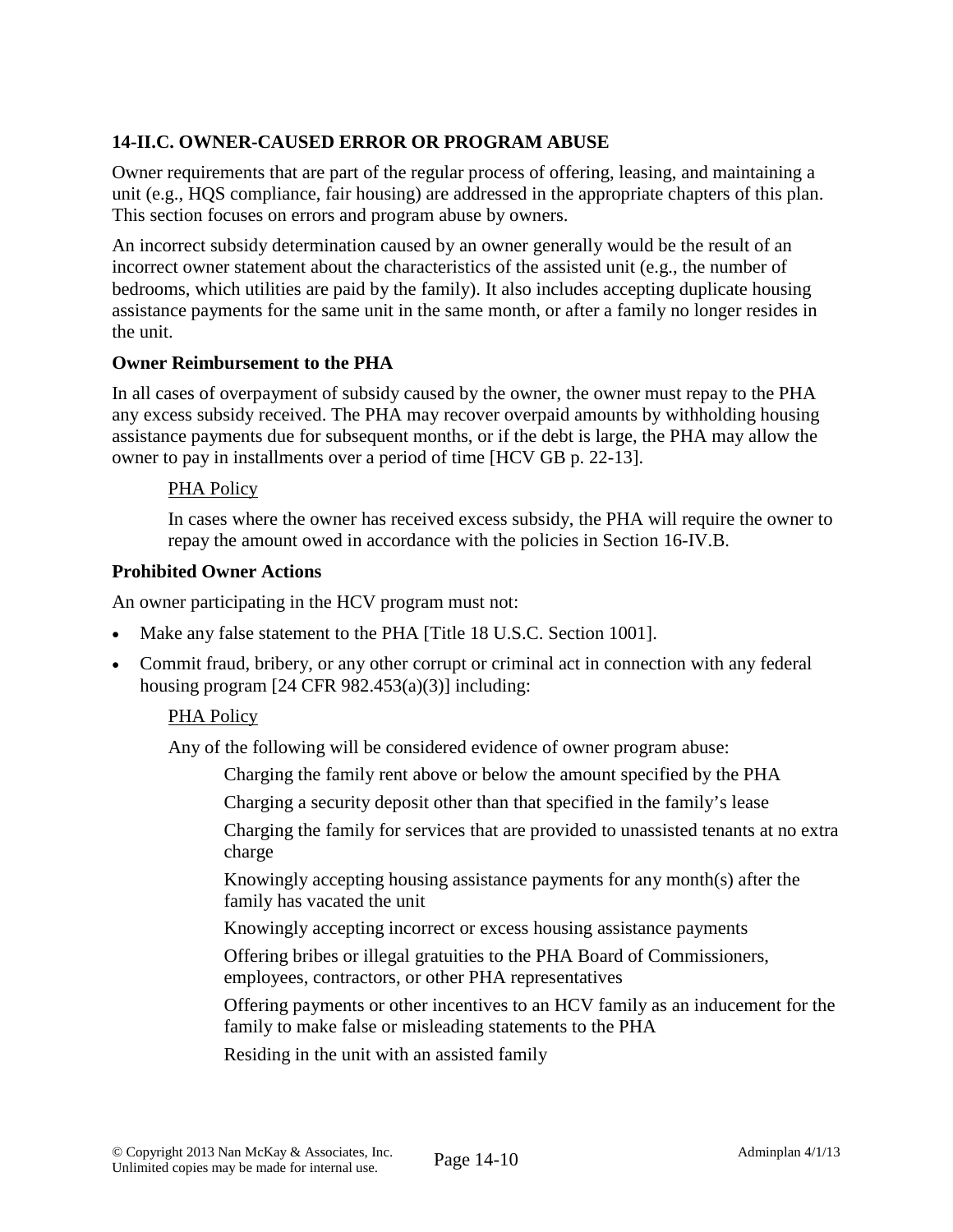## **Remedies and Penalties**

When the PHA determines that the owner has committed program abuse, the PHA may take any of the following actions:

- Require the owner to repay excess housing assistance payments, as discussed earlier in this section and in accordance with the policies in Chapter 16.
- Terminate the HAP contract (See Chapter 13).
- Bar the owner from future participation in any PHA programs.
- Refer the case to state or federal officials for criminal prosecution as described in section 14-II.E.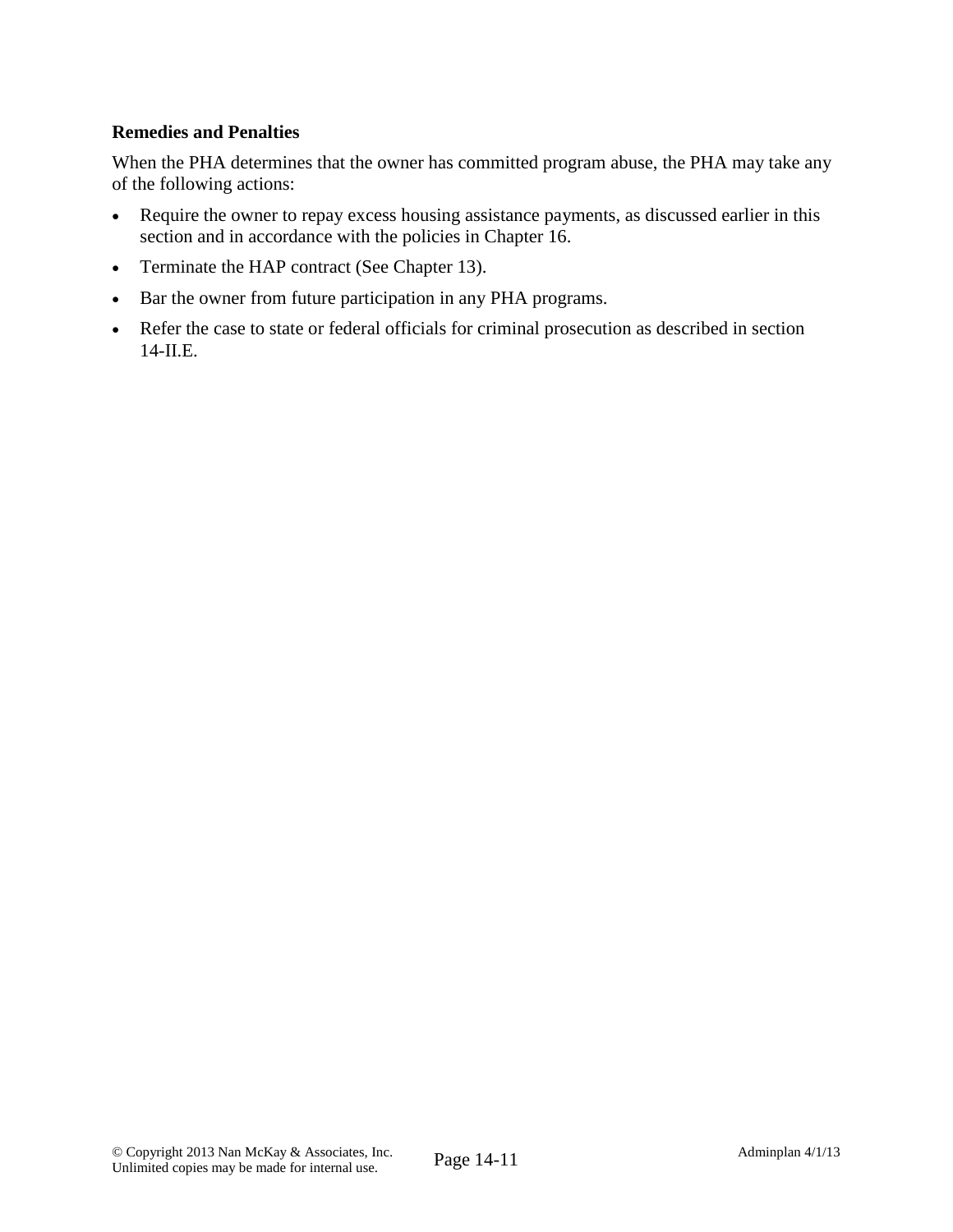# **14-II.D. PHA-CAUSED ERRORS OR PROGRAM ABUSE**

The responsibilities and expectations of PHA staff with respect to normal program administration are discussed throughout this plan. This section specifically addresses actions of a PHA staff member that are considered errors or program abuse related to the HCV program. Additional standards of conduct may be provided in the PHA personnel policy.

PHA-caused incorrect subsidy determinations include (1) failing to correctly apply HCV rules regarding family composition, income, assets, and expenses, (2) assigning the incorrect voucher size to a family, and (3) errors in calculation.

#### **Repayment to the PHA**

Neither a family nor an owner is required to repay an overpayment of subsidy if the error or program abuse is caused by PHA staff [HCV GB. 22-12].

## **PHA Reimbursement to Family or Owner**

The PHA must reimburse a family for any underpayment of subsidy, regardless of whether the underpayment was the result of staff-caused error or staff or owner program abuse. Funds for this reimbursement must come from the PHA's administrative fee reserves [HCV GB p. 22-12].

#### **Prohibited Activities**

#### PHA Policy

Any of the following will be considered evidence of program abuse by PHA staff:

Failing to comply with any HCV program requirements for personal gain

Failing to comply with any HCV program requirements as a result of a conflict of interest relationship with any applicant, participant, or owner

Seeking or accepting anything of material value from applicants, participating families, vendors, owners, contractors, or other persons who provide services or materials to the PHA

Disclosing confidential or proprietary information to outside parties

Gaining profit as a result of insider knowledge of PHA activities, policies, or practices

Misappropriating or misusing HCV funds

Destroying, concealing, removing, or inappropriately using any records related to the HCV program

Committing any other corrupt or criminal act in connection with any federal housing program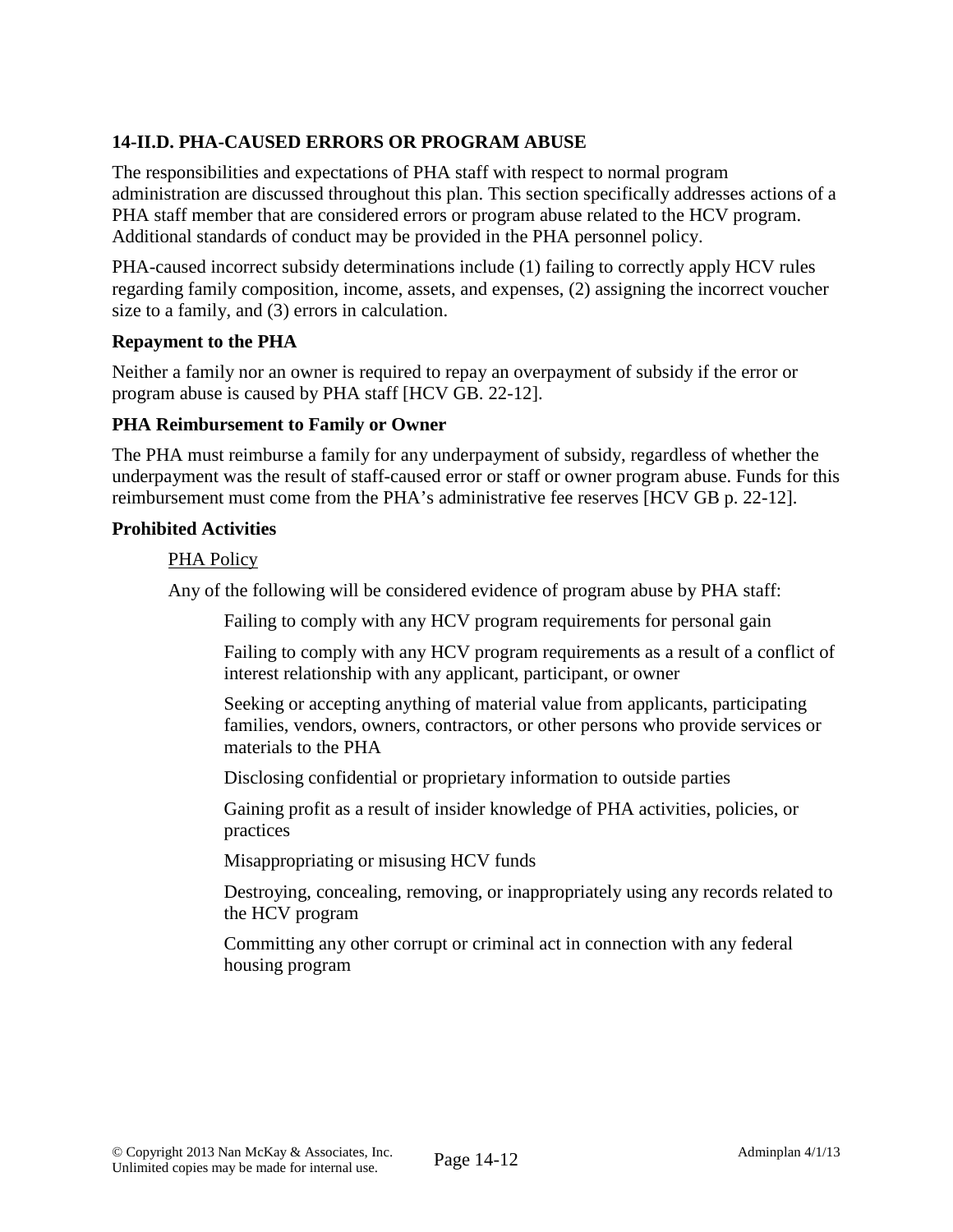## **14-II.E. CRIMINAL PROSECUTION**

### PHA Policy

When the PHA determines that program abuse by an owner, family, or PHA staff member has occurred and the amount of overpaid subsidy meets or exceeds the threshold for prosecution under local or state law, the PHA will refer the matter to the appropriate entity for prosecution. When the amount of overpaid assistance meets or exceeds the federal threshold, the case will also be referred to the HUD Office of Inspector General (OIG).

Other criminal violations related to the HCV program will be referred to the appropriate local, state, or federal entity.